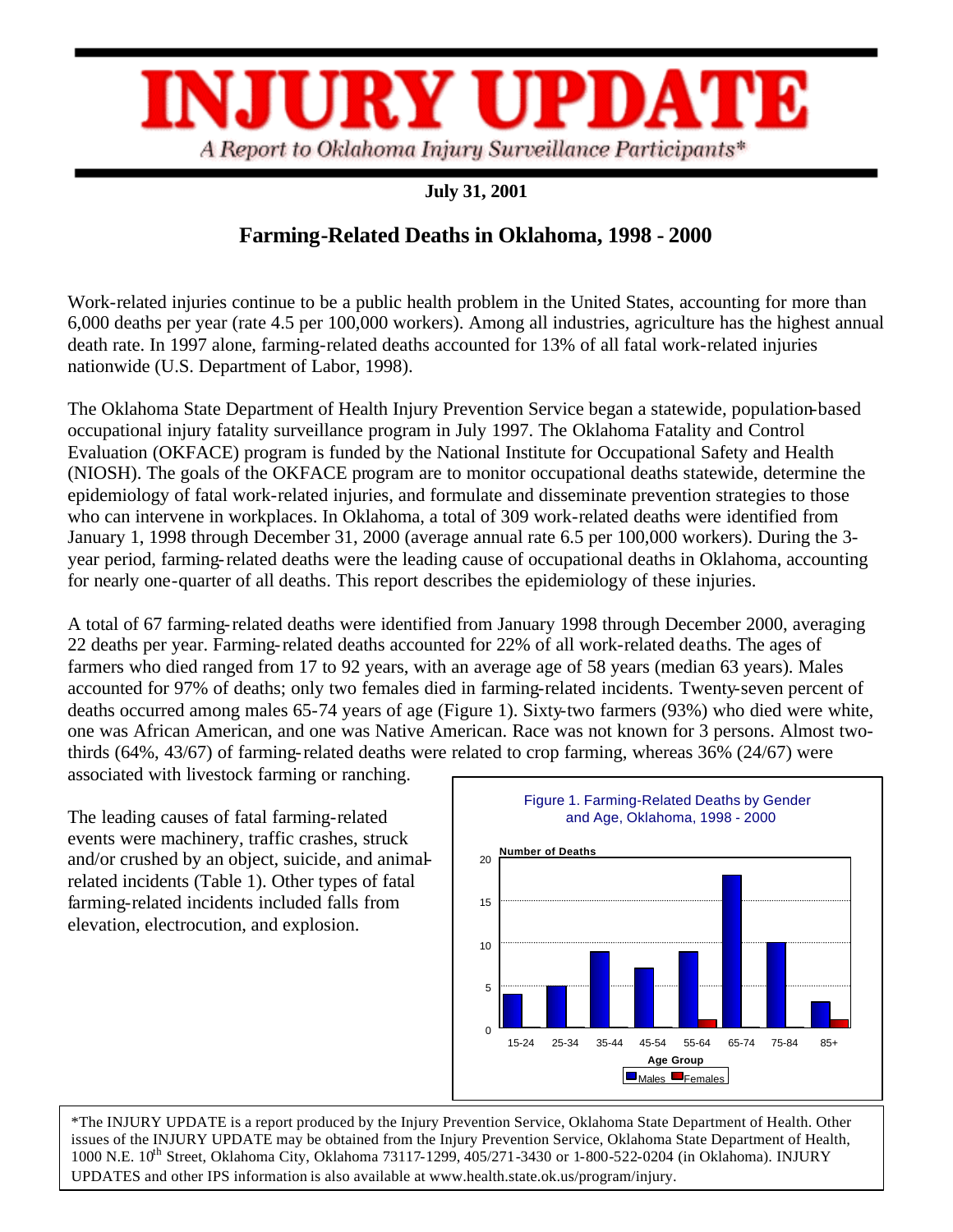Of the fatal farming machinery cases, tractors were the most frequently used piece of farming machinery, accounting for 89% (33/37) of the deaths. Almost half of the tractor-related fatalities were associated with being run over by a tractor (45%, 15/33). Most incidents occurred when the victim fell or was thrown from a moving tractor and run over either by an attached implement or the tractor. Other common causes of tractor-related fatalities were tractor rollover/overturn (30%, 10/33), and being crushed or pinned between a tractor and an object (24%, 8/33). Other farming machinery fatalities resulted from hay baler incidents, hydraulic failure of farm trucks, and a farming shredder event.

Eighty-one percent (54/67) of farming-related deaths occurred on the day of the incident, 15% occurred within 1 to 14 days, and 4% took place between 50 and 130 days following the incident. The most commonly reported immediate causes of workrelated deaths (multiple causes were possible) were head injuries (39%), chest/back injuries (37%), multiple traumatic body injuries (16%), suffocation (12%), and internal injuries (9%). Of persons with a known blood alcohol status (34), 6% had a positive blood alcohol level.

Farming-related incidents most commonly occurred from March through August with the peak in July (Figure 2). The time of incident was available for 57 cases; 68% of the incidents occurred between noon and 8:00 p.m. (Figure 3). The geographic distribution of farming-related deaths is shown in Figure 4.

## **Case Briefs**

- A 17-year old farmer on a tractor noticed there was a jam in the clutch assembly of the hay baler he was pulling. He got off the tractor and climbed on top of the baler to clear the jammed wheat straw by using his feet. He left both the tractor and the power take-off (PTO) running. The jam cleared, and the clutch put the PTO back into motion. The baler rollers suddenly started moving and trapped the farmer's leg inside the baler. The rollers and belts spinning around the hay started a fire. He died from crushing trauma to his internal organs.
- A 35-year old farmer was attempting to cut down a large tree using a tractor which was equipped with a box-blade with the blade up. The tree fell on the farmer and pinned him beneath it on the tractor. He died from suffocation.
- A 71-year old farmer standing next to his tractor put the tractor in gear. As he was trying to move the tractor just enough to attach an implement, the tractor ran over him. He died from chest trauma.

| <b>Type of Incident</b>         | Number of<br><b>Deaths</b>  | <b>Percent</b> |
|---------------------------------|-----------------------------|----------------|
| <b>Agriculture Machinery</b>    | 37                          | 55%            |
| <b>Traffic Crashes</b>          | 11                          | 16%            |
| Struck and/or Crushed by Object | 6                           | 9%             |
| Suicide at Work                 | 4                           | 6%             |
| Animal-Related Incidents        |                             | 6%             |
| <b>Falls from Elevation</b>     | $\overline{c}$              | 3%             |
| Electrocution                   | $\mathcal{D}_{\mathcal{L}}$ | 3%             |
| Explosion                       |                             | $1\%$          |
| <b>Total</b>                    | 67                          | 100%           |

**Table 1. Causes of Farming-Related Deaths, Oklahoma, 1998 - 2000**



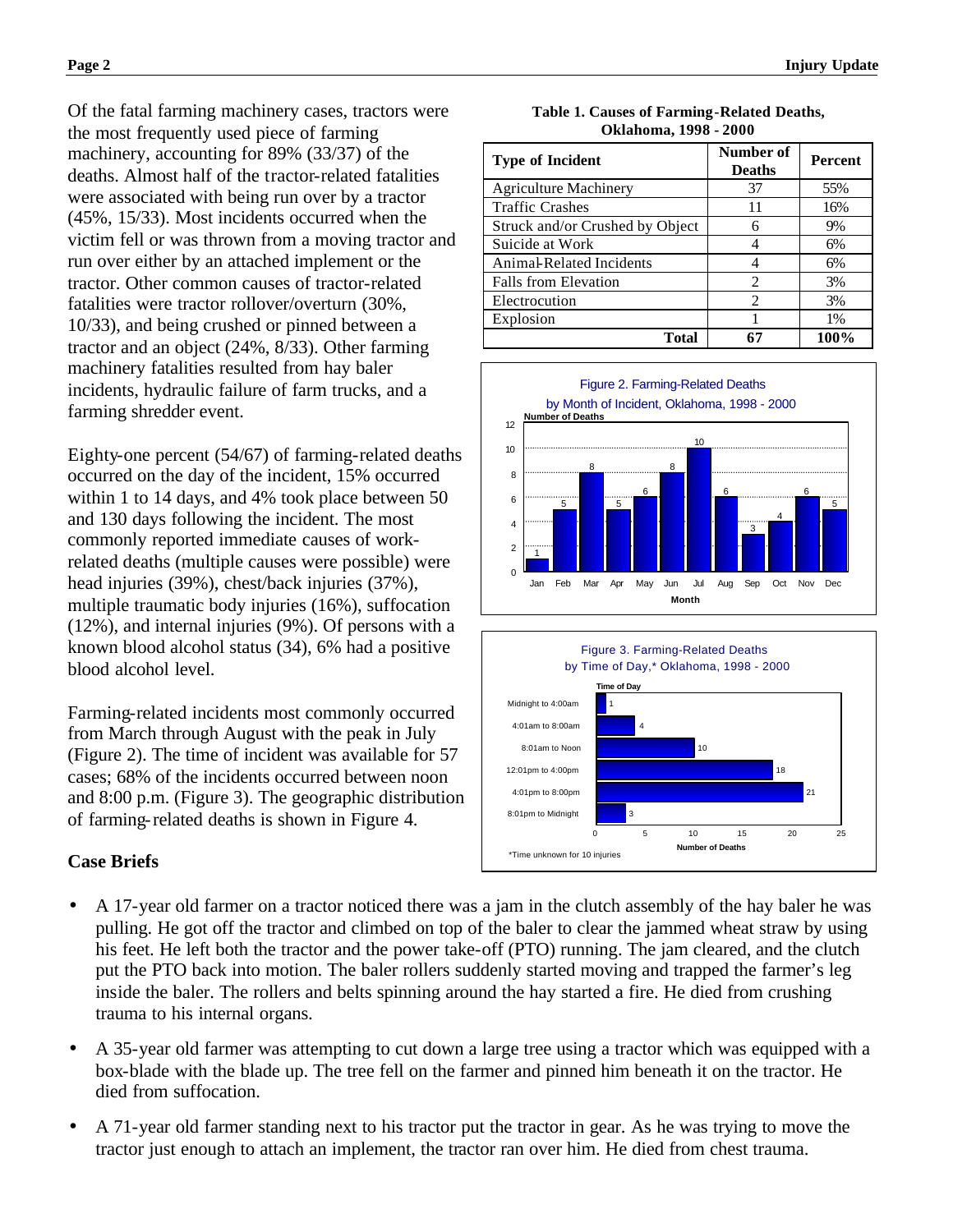

- A 66-year old rancher was moving a large hay bale with a tractor equipped with a front-end loader; the bale was not secured. He backed up the tractor with the front-end loader raised high above the tractor. The tractor hit a dip and the bale fell out of the bucket of the front-end loader, pinning the rancher against the seat. He died from suffocation and internal injuries.
- A 63-year old rancher went out to round up cattle on a tractor. He was driving up a steep embankment when his tractor turned over on top of him. The farmer was found trapped beneath the overturned tractor with his head, neck, and trunk crushed by the tractor's seat and steering column.
- While working on the lift of his flat bed dump truck, a 72-year old farmer was killed by the hydraulic lift, which apparently malfunctioned. The hydraulic lift descended and crushed the farmer's head between the bed and the truck frame.
- While driving a tractor on a two-lane paved road, a 52-year old farmer was struck from behind by a one-ton truck. The tractor ran off the road, overturned, and pinned the farmer underneath it. The farmer's tractor was not equipped with tail lights or a slow moving vehicle placard. The available report had no information regarding the presence of rollover protective structures (ROPS) or a seatbelt.
- A 76-year old rancher had been unloading metal cattle fence panels out of a cattle trailer. He was found pinned against the inside of the trailer with several heavy panels lying against him. The panels put enough weight against his chest to suffocate him.
- A 51-year old farmer was preparing to unload grain from an 18-wheel grain truck at a grain elevator. He stepped out of the truck to manually crank open a metal-framed tarp that covered the grain. As the tarp was raised, it came in contact with electric lines overhead with approximately 7,500 volts. The electric current threw the farmer away from the truck, and he died from electrocution.
- A 58-year old rancher was working on his barn, screwing sheet metal to the top of the barn. He was approximately nine feet above a concrete floor when he fell and struck his head on the floor.
- A 69-year old horse breeder/farmer went into his horse pen to break the ice on water that had frozen. The farmer's nephews went to look for him when he did not come in for lunch. He was found dead on the ground in the horse pen with blunt trauma noted on his head from being kicked by a horse.